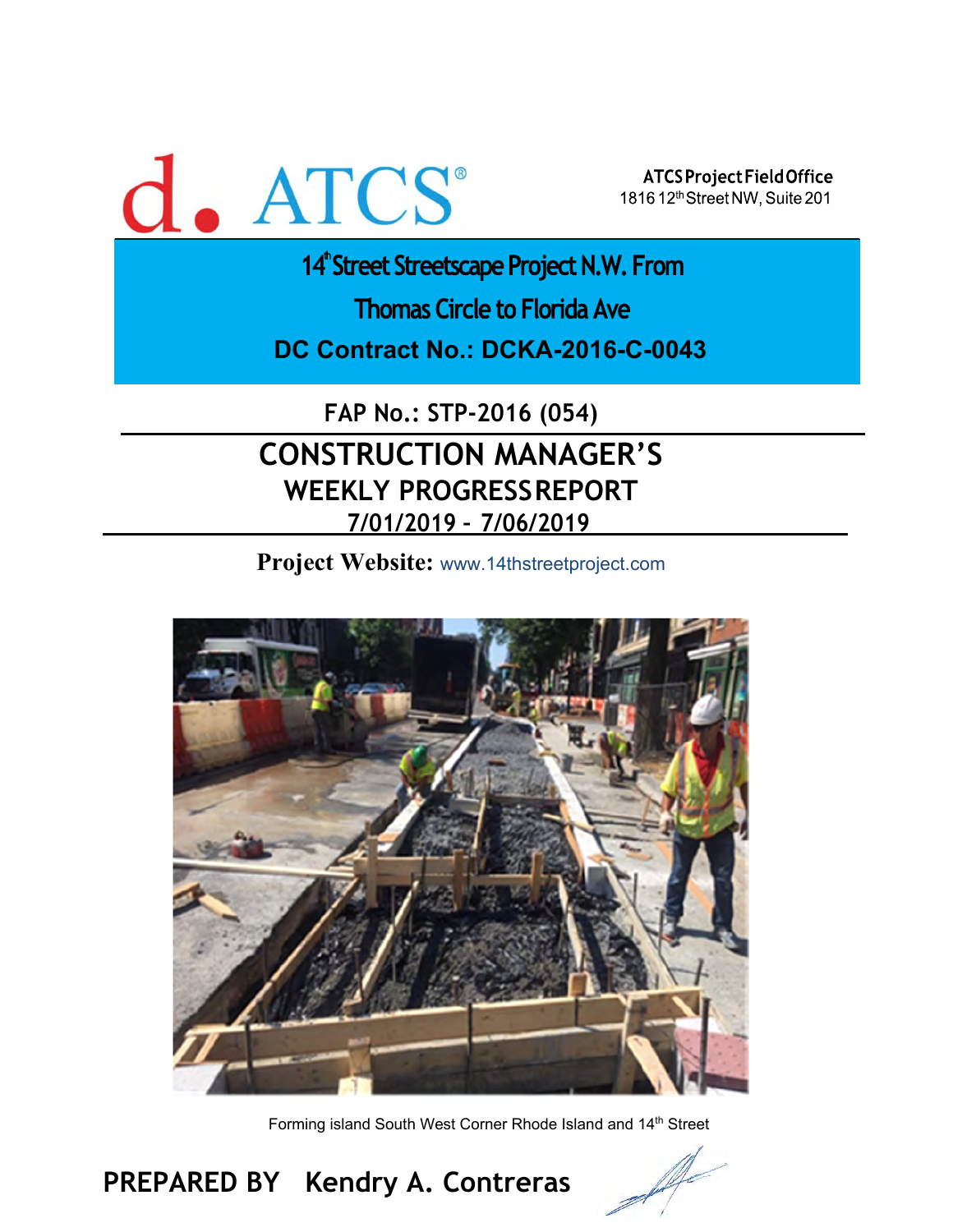## **1. EXECUTIVE SUMMARY**

#### **Project Description:**

The scope of the construction work includes the followings:

- The removal and disposal of existing roadway pavement, curb and gutter and sidewalks, milling of existing asphalt pavement to the extents shown on plans.
- The resurfacing of existing asphalt pavement using 2" Superpave AC surface on  $14<sup>th</sup>$  Street between Thomas Circle and Florida Ave as shown in the plans.
- The replacement of all curbs and gutters with Granite Curbs, 12" Brick Gutter, Concrete Sidewalk, Wheelchair/Bicycle Ramps, and Cobble Stone LID Paver, Bioretention Planters as shown on the plans or as directed.
- The removal and transportation to storage yard of Existing Traffic Signals and Light Poles as shown on plans. Traffic signal relocation and equipment upgrading of Traffic Signals at all intersections of 14<sup>th</sup> Street within the project limit as shown on plans.
- $\bullet$  Streetscaping throughout the 14<sup>th</sup> Street corridor as shown in the plans.
- The installation of traffic signing and permanent pavement markings.
- $\bullet$  Upgrading of street lighting throughout the 14<sup>th</sup> Street corridor as shown in the plans.
- Construction and upgrading of single catch basin, double catch basin, and triple catch basin.
- Construction / Upgrading of new Watermains, Fire Hydrants
- Full Reconstruction of R Street.
- Installation of new Bus Islands and bus pads as shown on the plans and as directed.
- The installation and use of erosion and sediment control measures as required.
- Mobilization and demobilization, performance of field layout, provision and maintenance of engineer's field facilities, progress photographs, and the proper maintenance of vehicular and pedestrian traffic during construction, including provision of all required construction warning and detour signs and traffic control devices.

#### **Work by Others**

The PEPCO manhole replacement or vault adjustments activities will be done by others approved by PEPCO. The ATCS CM team will coordinate all these activities with the Contractor and PEPCO.

#### **2. STATUS OF CONSTRUCTION / PROGRESS SUMMARY**

#### **Progress Summary:**

- 1. Omni onsite excavating and installing electrical conduits and manholes
- 2. Omni excavating and install new water main, Water service and Fire Hydrants for DC Water.
- 3. Den installing PCC Sidewalk, Granite Curb, Brick Gutter, ADA Ramps
- 4. FMCC Electrical Installing Traffic Signal Poles, Transformer Bases, Traffic Control Cabinets, and Pendent Poles
- 5. FMCC finished Bus island NB near Rhode Island street
- 6. Begin Construction of Bus Island near P street
- 7. FMCC onsite providing MOT for Subcontractors
- 8. PEPCO Onsite relocating vaults and manholes
- 9. Resident Connection to 12" main

#### **CM Community Outreach Activities**

1. Connected with retailers and property owners in project corridor to provide updates and address any questions or concerns. On-site meetings with property owners.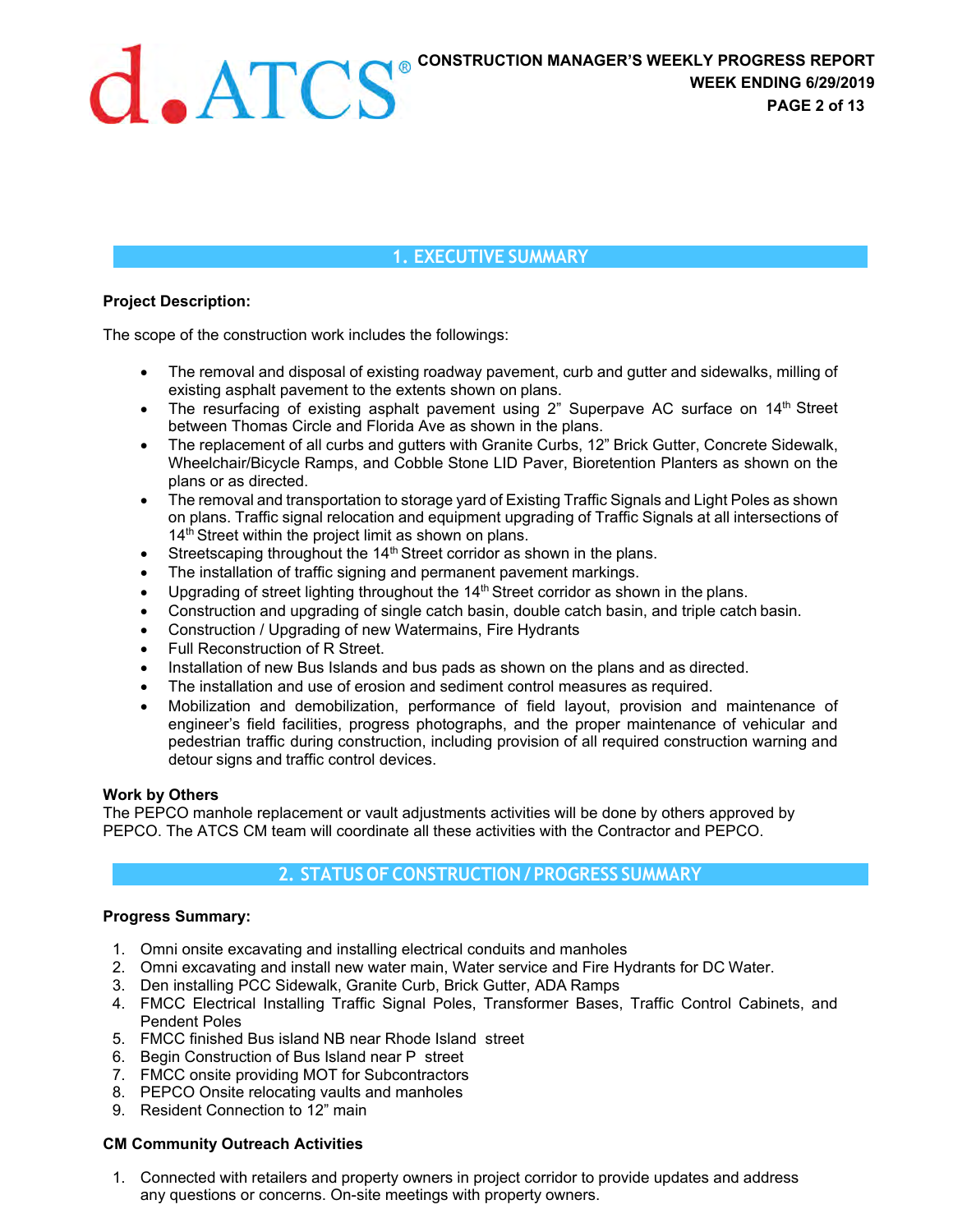

2. Project Website is up and running. Responded to email questions that came through Project Website.

### **3. ISSUES / ACTION ITEMS**

- Ongoing Issues / Items: Pepco working on conflicts (approx. 4 locations) and to give CM a report on time frame for design and corrections.
- PEPCO Electrical duct bank over Water main, Pepco confirm is energized and it will require relcoation
- Action Items.-

| Action | Description                                                                                                                                   | <b>Action By</b>                  | Original<br>Date | Expected<br>Date | <b>Status</b> |
|--------|-----------------------------------------------------------------------------------------------------------------------------------------------|-----------------------------------|------------------|------------------|---------------|
| 001    | Address the MOT, safety issues within<br>the corridor.                                                                                        | <b>FMCC/Kevin Felix</b>           | June 5,<br>2019  | July 9,<br>2019  | Ongoing       |
| 002    | <b>FMCC to provide ITS components'</b><br>submittal for DDOT review and<br>approval.                                                          | Shaddy Abdelaal                   | June 11,<br>2019 | July 9,<br>2019  | Ongoing       |
| 003    | Request Clear Channel acceptance<br>documentation for the bus shelters                                                                        | <b>FMCC</b>                       | June 14,<br>2019 | July 9,<br>2019  | Ongoing       |
| 004    | $RFI$ #15 - Confirm the pricing for the 4<br>extra poles used for temporary lighting                                                          | <b>Shaddy Abdelaal</b>            | June 21,<br>2019 | July 5,<br>2019  | Ongoing       |
| 005    | 12" Watermain conflict. Confirm<br>responsibility party for the relocation                                                                    | <b>DDOT/Ramesh</b><br>Mirchandani | June 25,<br>2019 | July 9,<br>2019  | Ongoing       |
| 006    | 48" Watermain conflict. Confirm the<br>condition of the conduit on top of the<br>watermain                                                    | <b>PEPCO</b>                      | June 21,<br>2019 | July 9,<br>2019  | Ongoing       |
| 007    | Submittal T64R - Plaza Drain. Revise<br>the submittal addressing CM<br>comments.                                                              | Abdalla Elsheikh                  | June 25,<br>2019 | July 5,<br>2019  | Ongoing       |
| 008    | Submittal T72R - TCP Paving Plan.<br><b>Address DDOT comments</b>                                                                             | <b>FMCC</b>                       | July 2,<br>2019  | July 9,<br>2019  | Ongoing       |
| 009    | RFI-16 - CB-25 conflict on T<br>Street review.                                                                                                | <b>Kendry Contreras</b>           | July 2,<br>2019  | July 9,<br>2019  | Ongoing       |
| 010    | RFI-16 - CB-25 conflict on T Street, test<br>pits needed.                                                                                     | <b>FMCC</b>                       | June 25,<br>2019 | July 9,<br>2019  | Ongoing       |
| 011    | RFI-26 - Tree conflicts. Clarify UFD's<br>requirements regarding the cubic foot<br>deficit                                                    | <b>Kendry Contreras</b>           | June 28,<br>2019 | July 9,<br>2019  | Ongoing       |
| 012    | Submit RFI regarding the increase of the<br>bus island width avoiding the valve<br>casing issue south of N Street                             | <b>FMCC</b>                       | July 2,<br>2019  | July 9,<br>2019  | Ongoing       |
| 013    | Send a letter to Mr. Dexter establishing<br>the total amount of 1,000 LBS for extra<br>fittings                                               | <b>Oscar Benitez</b>              | June 28,<br>2019 | July 5,<br>2019  | Ongoing       |
| 014    | Address the issues with cracked/missing<br>sidewalk sections                                                                                  | <b>FMCC</b>                       | July 2,<br>2019  | July 9,<br>2019  | Ongoing       |
| 015    | Address DC Water's issue that DEN is<br>covering their curb stops                                                                             | <b>FMCC</b>                       | July 2,<br>2019  | July 9,<br>2019  | Ongoing       |
| 016    | Test pit the 12" water main along<br>14 <sup>th</sup> Street north of T Street in trying to<br>determine the limits of<br>the PEPCO conflict. | <b>FMCC</b>                       | July 2,<br>2019  | July 9,<br>2019  | Ongoing       |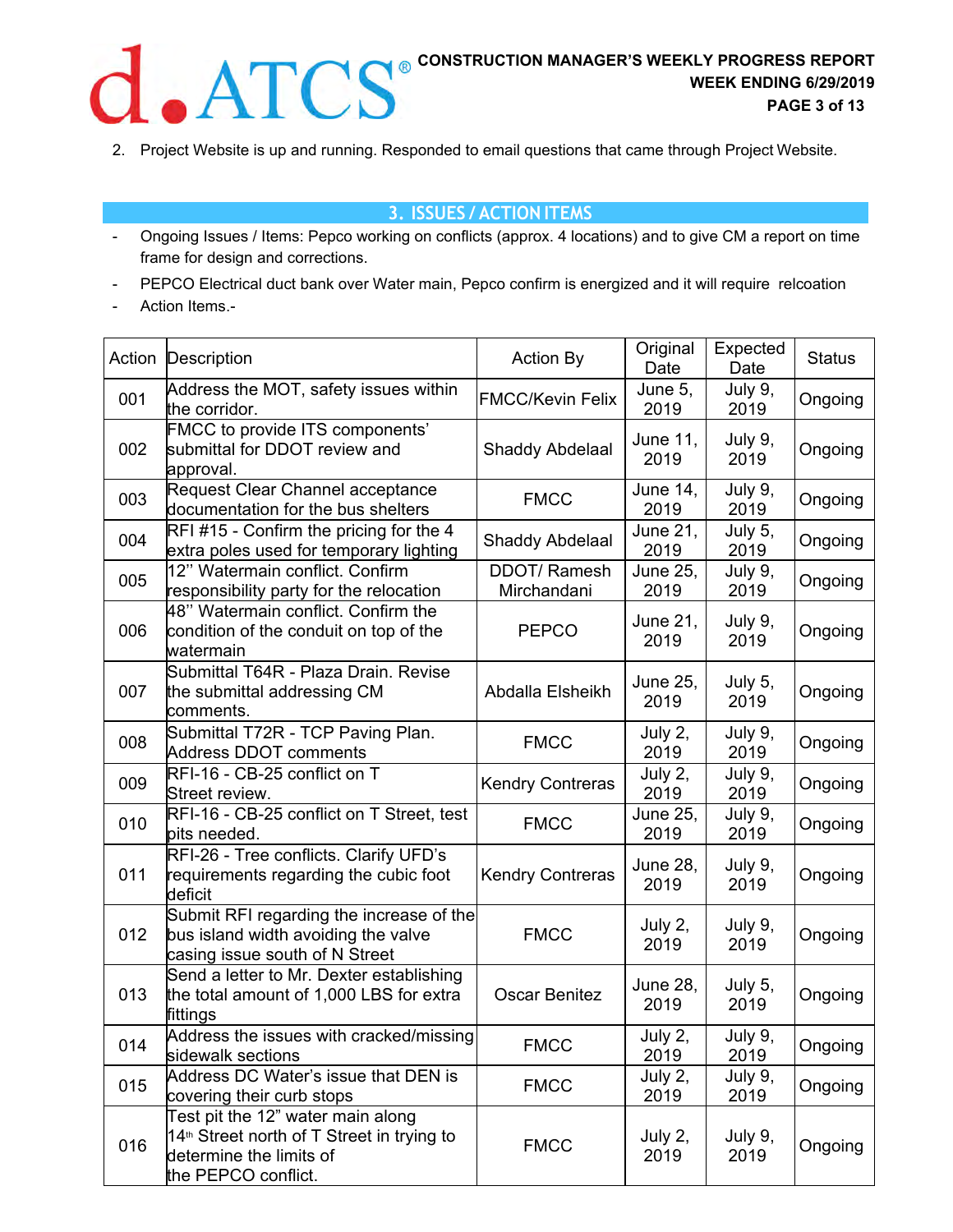## **CONSTRUCTION MANAGER'S WEEKLY PROGRESS REPORT**

**WEEK ENDING 6/29/2019** 

 **PAGE 4 of 13** 

| 017 | Check if UFD will be fine with FMCC<br>confirming the availabilities of<br>the landscaping items 2 weeks prior to<br>the planting season | <b>FMCC</b>      | July 5,<br>2019 | July 5,<br>2019 | <b>New</b> |
|-----|------------------------------------------------------------------------------------------------------------------------------------------|------------------|-----------------|-----------------|------------|
| 018 | Submit RFI regarding the issue on RIA<br>requesting curb offset by 3" to avoid<br><b>PEPCO</b> manhole                                   | <b>FMCC</b>      | July 9,<br>2019 | July 9,<br>2019 | <b>New</b> |
| 019 | Contact Long Fence regarding the<br>status of the ADA Ramp handrail                                                                      | Cesar Casanova   | July 9,<br>2019 | July 9,<br>2019 | <b>New</b> |
| 020 | Update the status of the requested TCP<br>for water work at R Street                                                                     | <b>FMCC</b>      | July 9,<br>2019 | July 9,<br>2019 | <b>New</b> |
| 021 | Research the spare conduit at SWC of<br><b>RIA</b>                                                                                       | <b>PEPCO</b>     | July 9,<br>2019 | July 9,<br>2019 | <b>New</b> |
| 022 | Setup a meeting with DDOT & CM<br>Team regarding the minor adjustments.                                                                  | <b>PEPCO</b>     | July 9,<br>2019 | July 9,<br>2019 | <b>New</b> |
| 023 | Submittal T79R - Storm Drain<br>Interception. Revise the submittal<br>addressing CM comments.                                            | Abdalla Elsheikh | July 9,<br>2019 | July 9,<br>2019 | <b>New</b> |
| 024 | Forward the issue with the gas manhole<br>at U Street to Washington Gas                                                                  | Cм               | July 5,<br>2019 | July 5,<br>2019 | <b>New</b> |
| 025 | Insert the missing valve cover at 1724<br>14 <sup>th</sup> Street NW                                                                     | <b>FMCC</b>      | July 5,<br>2019 | July 5,<br>2019 | <b>New</b> |
| 026 | <b>FMCC</b> to write RFI documenting the<br>adjustment of 3" to the bus<br>island curb (RIA) to avoid the Pepco<br>manhole cover         | Abdalla Elsheikh | July 9,<br>2019 | July 9,<br>2019 | <b>New</b> |

### **4. MEETINGS / PROJECT COORDINATION**

Progress Meeting are schedule at the Field Office every Tuesday at 10:30am

**5. DAILY WORK PERFORMED**

#### **Monday 7/01/2019**

**FMCC** worked at northbound 14<sup>th</sup> St parking and travel lane and were closed from S St to Swann St for continued hardscape work. Water filled jersey barriers and pedestrian barricades were used at this location as well as 14th & Rhode Island Avenue for directional island work. FMCC worked at Southbound 14th & Rhode Island bus island installing granite curb. Material was backfilled via dump truck and followed up with Dry mix materials.

**D.E.N.** worked at NEC of 14<sup>th</sup> & S St at east side of block as well as SEC of 14<sup>th</sup> & S St sidewalk, installing of straight and circular granite including placement of 1 bicycle ramp and (3) adjusted utility manholes.

### **Tuesday 7/02/2019**

**FMCC** worked at Southbound 14th & Rhode Island Ave NW, Bicycle Access. worked at northbound 14th St where parking and travel lane were closed from S to Swann St for continued hardscape work. Water filled jersey barriers and pedestrian barricades were used at 14th & RIA for directional island work. (35) Additional traffic cones were delivered to site via FMCC. FMCC worked at Southbound 14th & Rhode Island Ave NW, Bicycle Access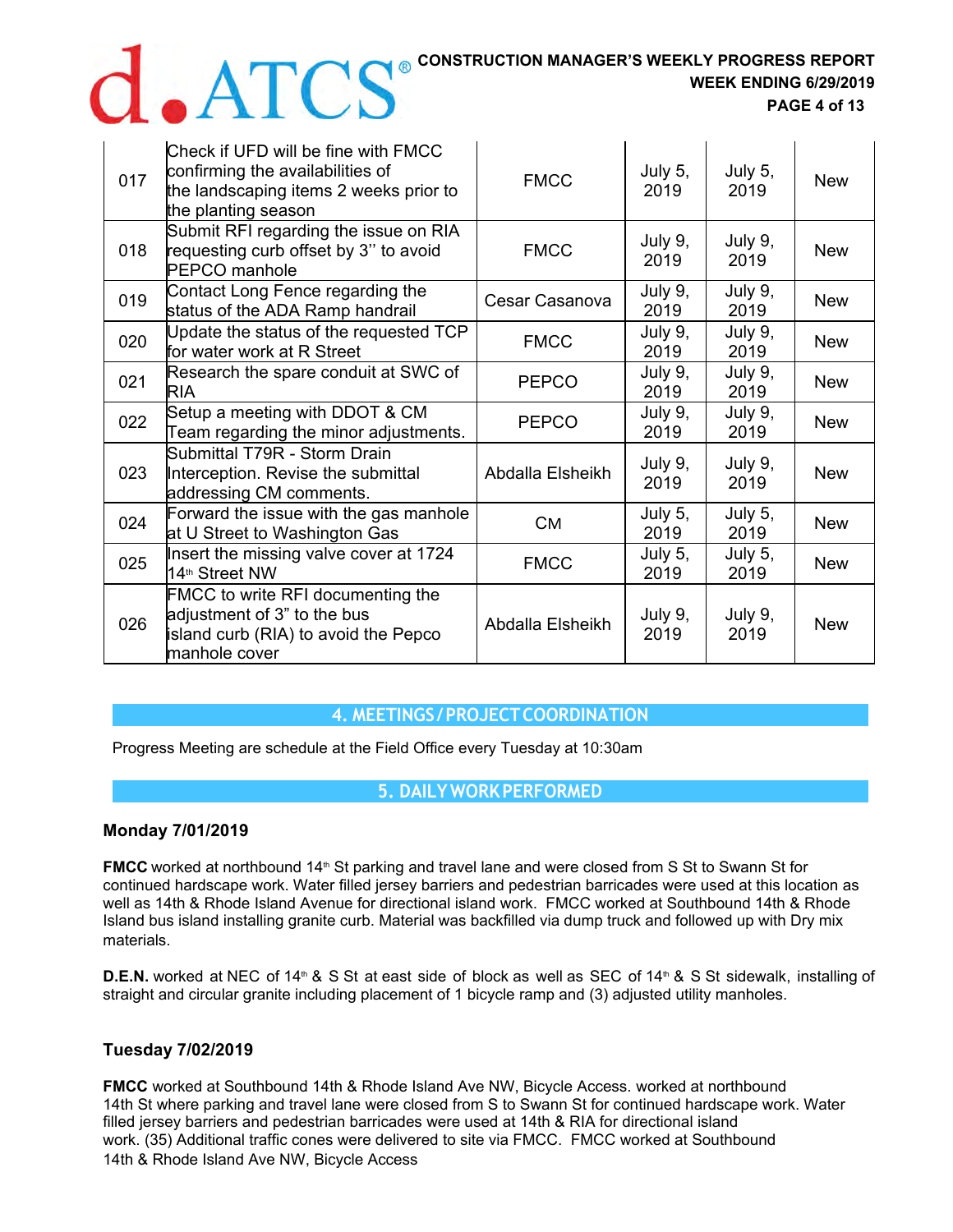

**D.E.N.** worked at 1800 block of 14<sup>th</sup> St at east side of block from 1801 to 1819 14<sup>th</sup> St including structural soil for tree zones, permeable paver sidewalk and brick gutter. wheelchair location.

**Omni Excavators** worked at southbound 14<sup>th</sup> & R St continuing excavation and pipe connections for new 8" water main. Quantity reconciliations will be made on 7/5/19.

#### **Wednesday 7/03/2019**

**FMCC** worked throughout 14<sup>th</sup> St cleaning up locations left unsecured and placed all MOT devices in staged areas away from pedestrian traffic. FMCC worked at Southbound 14th & Rhode Island Ave NW, Bicycle Access

**D.E.N.** was onsite cleaning up 1800 block of 14<sup>th</sup> St on the east side of sidewalk.

**Omni Excavators** welded plates at 14<sup>th</sup> & T St and R St in preparation for upcoming holiday. DC Water open the water main service lines to the business & residents at 14<sup>th</sup> & S Street NW.

**Thursday 7/04/2019** 

### **No work .- holiday 4th of July**

#### **Friday 7/05 /2019**

**FMCC** worked at southbound 14<sup>th</sup> St where parking and travel lane were closed from Riggs St to R St for continued water main work. Traffic cones were used to separate northbound and southbound traffic along 14<sup>th</sup> St. FMCC worked at Southbound 14th & Rhode Island bus island

**Omni Excavators** worked at NWC of 14<sup>th</sup> & R St placing 8" ductile iron pipe, 8" gate valve and casing and 11- $1/4$ " bend along  $14<sup>th</sup>$  St left travel lane. M

#### **Saturday 7/06/2019**

**FMCC** implemented MOT before work started.

**DEN** worked at Southbound 14<sup>th</sup> & R ST intersection SB NEC

#### **6. INSPECTION & MATERIAL TESTS PERFORMED**

- QA/QC was onsite preforming compaction testing of backfill and aggregate base material, Concrete Testing

#### **7. RFI's / SUBMITTALS**

- Requests for Information:
	- o We have received 26 RFIs; 23 RFIs have been answered.
- Submittals:
	- o We have received 79 Submittals; 77 Submittals have been Approved, One have been returned with comments to be addressed by contractor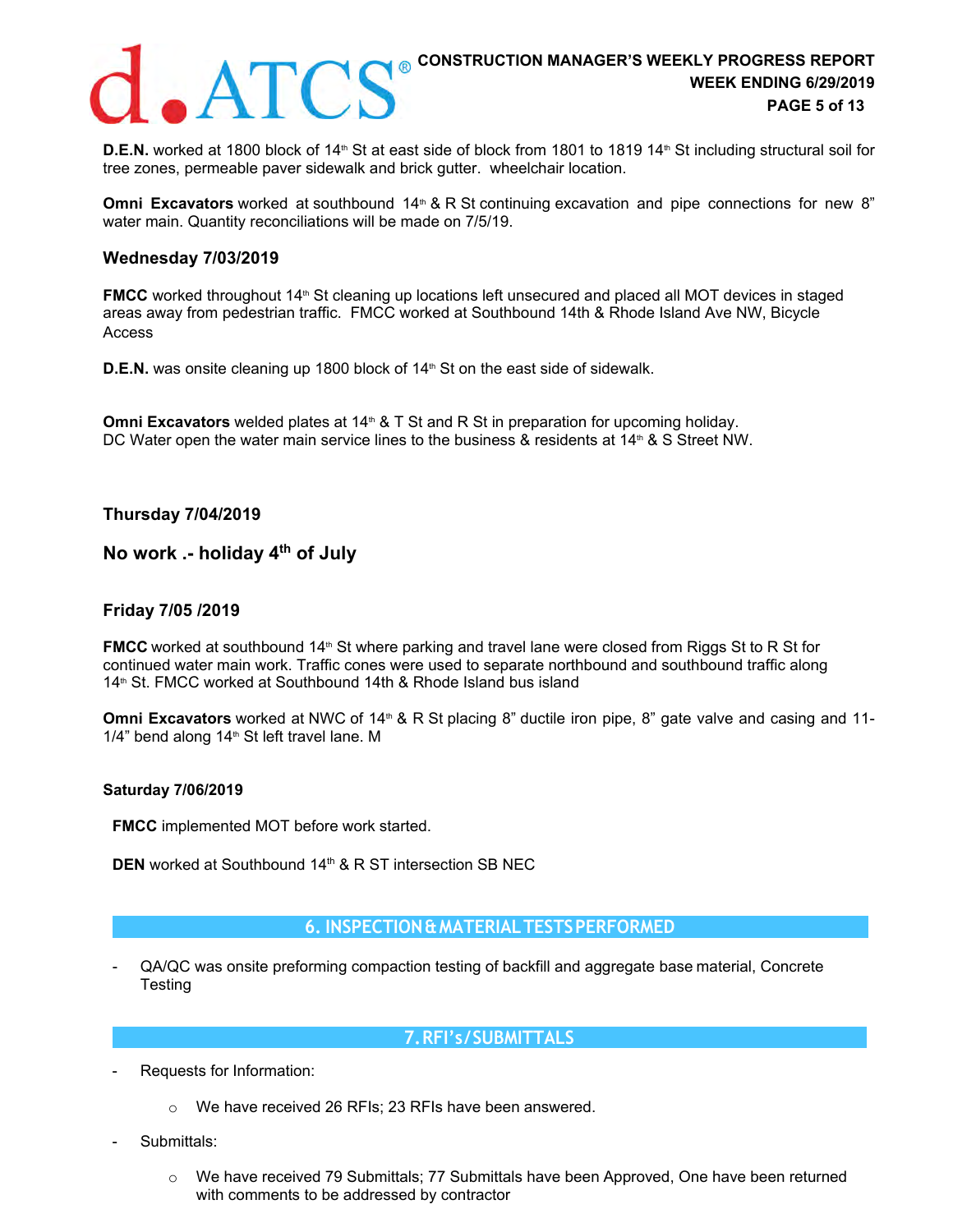

#### **8. CHANGE ORDERS/TASK ORDERS**

- o Article 3 Letter for Bus Shelter Removal
- o Missing ITS Fiber Items
- o Missing Extra Fittings for Water Main work
- o Material cost for 4 lightpoles
- o Extended Overhead costs ( Field office, MOT)

#### **9. DBE or CBE PARTICIPATION SUMMARIES**

- ATCS CBE / DBE Activity:
	- o Hayat Brown LLC.: Provided Office Engineering and Inspection support for this project.
- Fort Myer Construction Corp. DBE Activity:
	- o Omni Excavators Inc.
	- o Den United LLC.
	- o

### **10. ACCIDENTS / INCIDENT**

- Safety incident. FMCC improper Water filled barriers
- No 4<sup>th</sup> July incidents, area was cleaned and secured
- FMCC Continues to work beyond 3:30 PM Time frame without proper authorization, issue brought up in progress meeting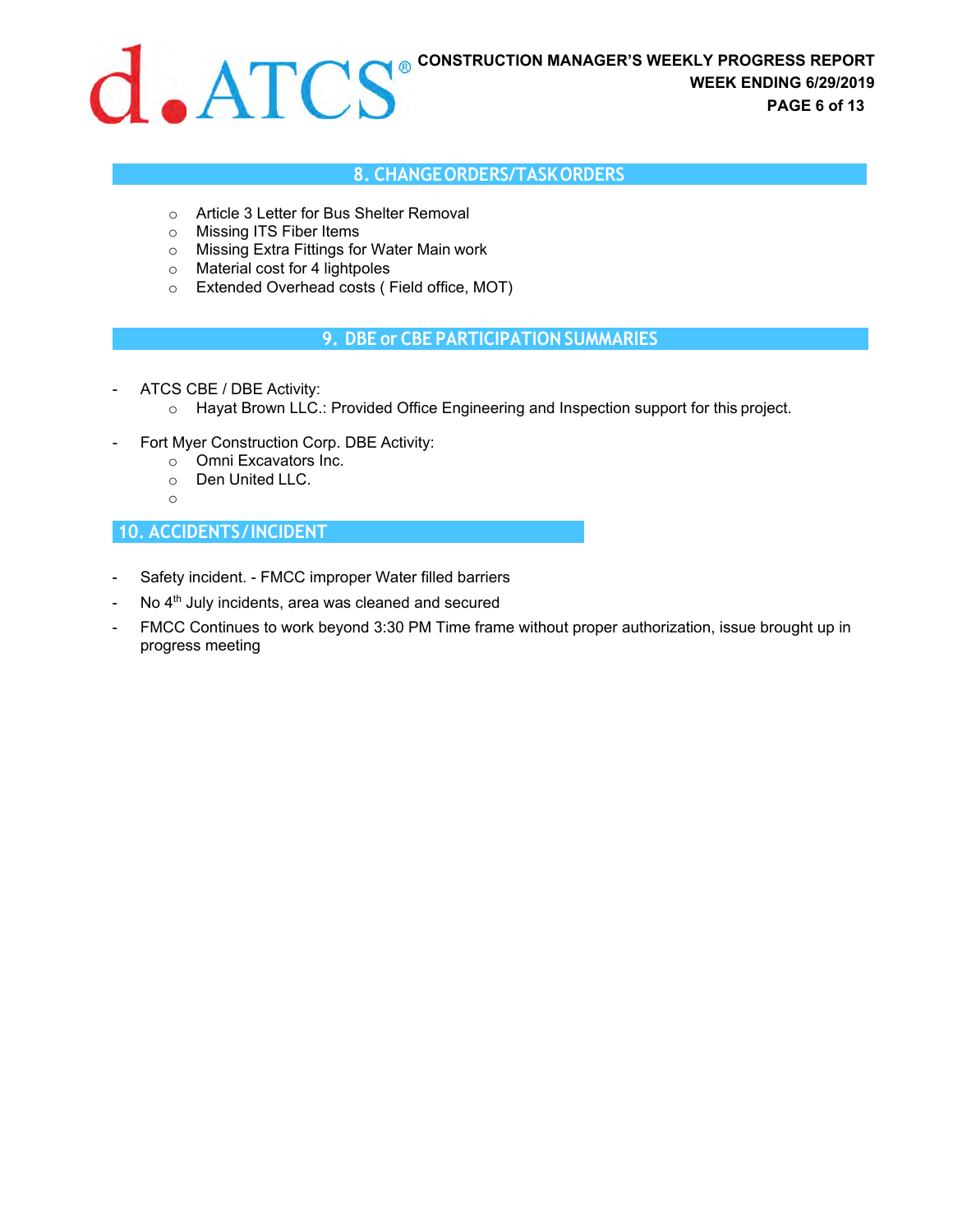

## **11. PHOTOS OF WORK PERFORMED THIS PERIOD**



## PCC sidewalk placement underway.



Placement and finishing of PCC sidewalk at NEC of 14th & S St.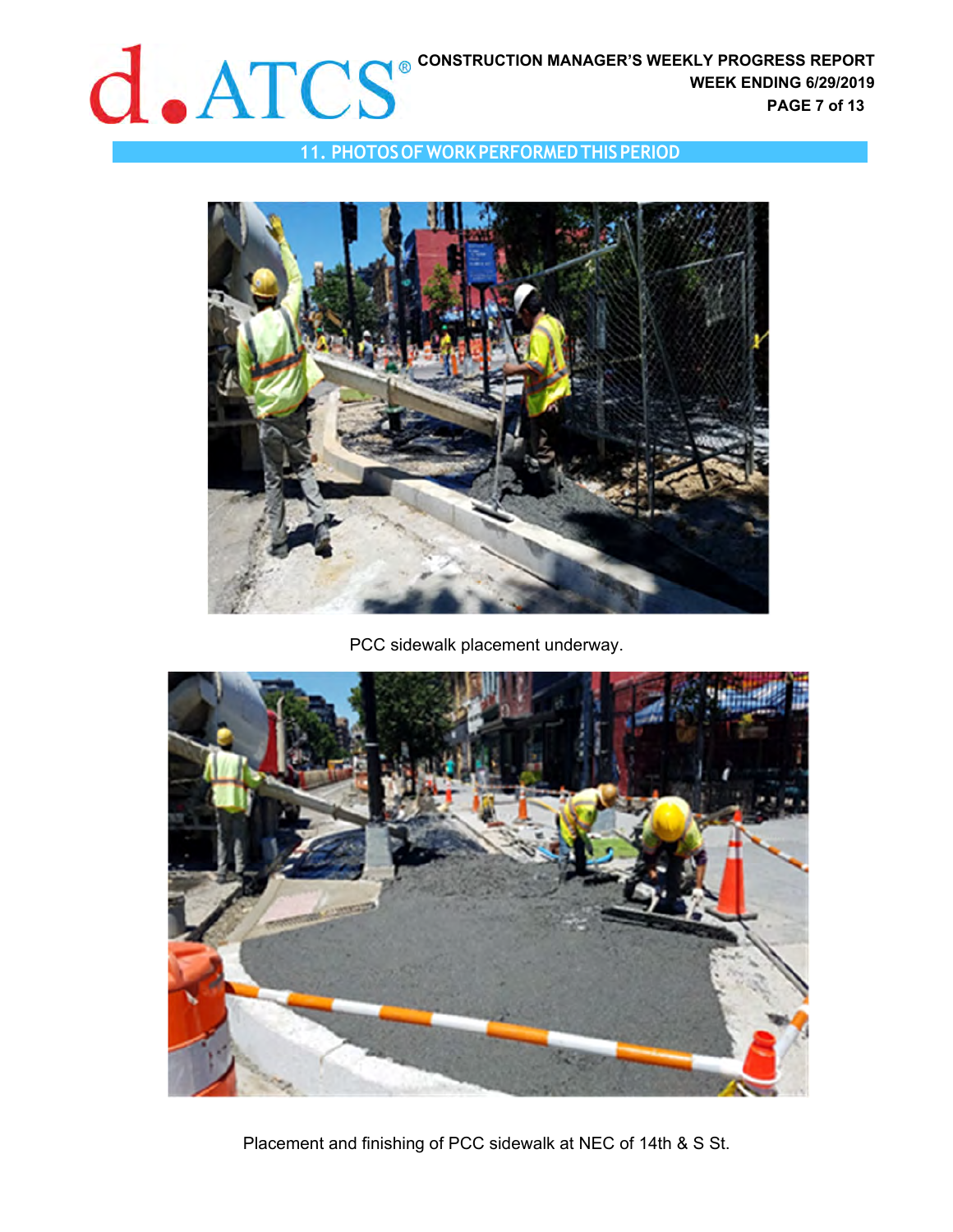# **CONSTRUCTION MANAGER'S WEEKLY PROGRESS REPORT WEEK ENDING 6/29/2019 PAGE 8 of 13**



View of TS-08 foundation at SWC of 14th & RIA..



PCC 10 Inches Finishing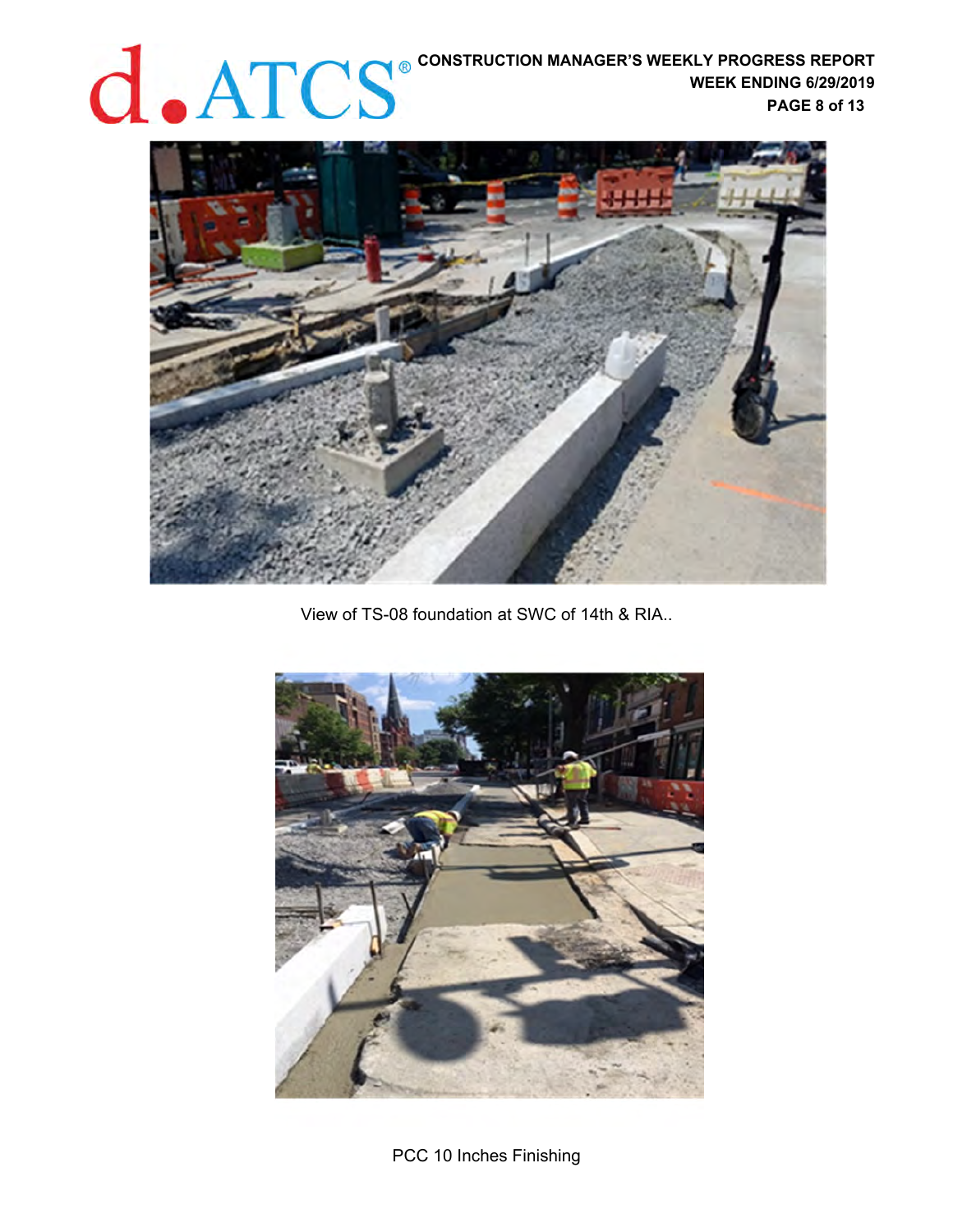**CONSTRUCTION MANAGER'S WEEKLY PROGRESS REPORT WEEK ENDING 6/29/2019 PAGE 9 of 13** 



Preparation for PCC

![](_page_8_Picture_4.jpeg)

Trench excavation headed north on 14th & R St southbound lane.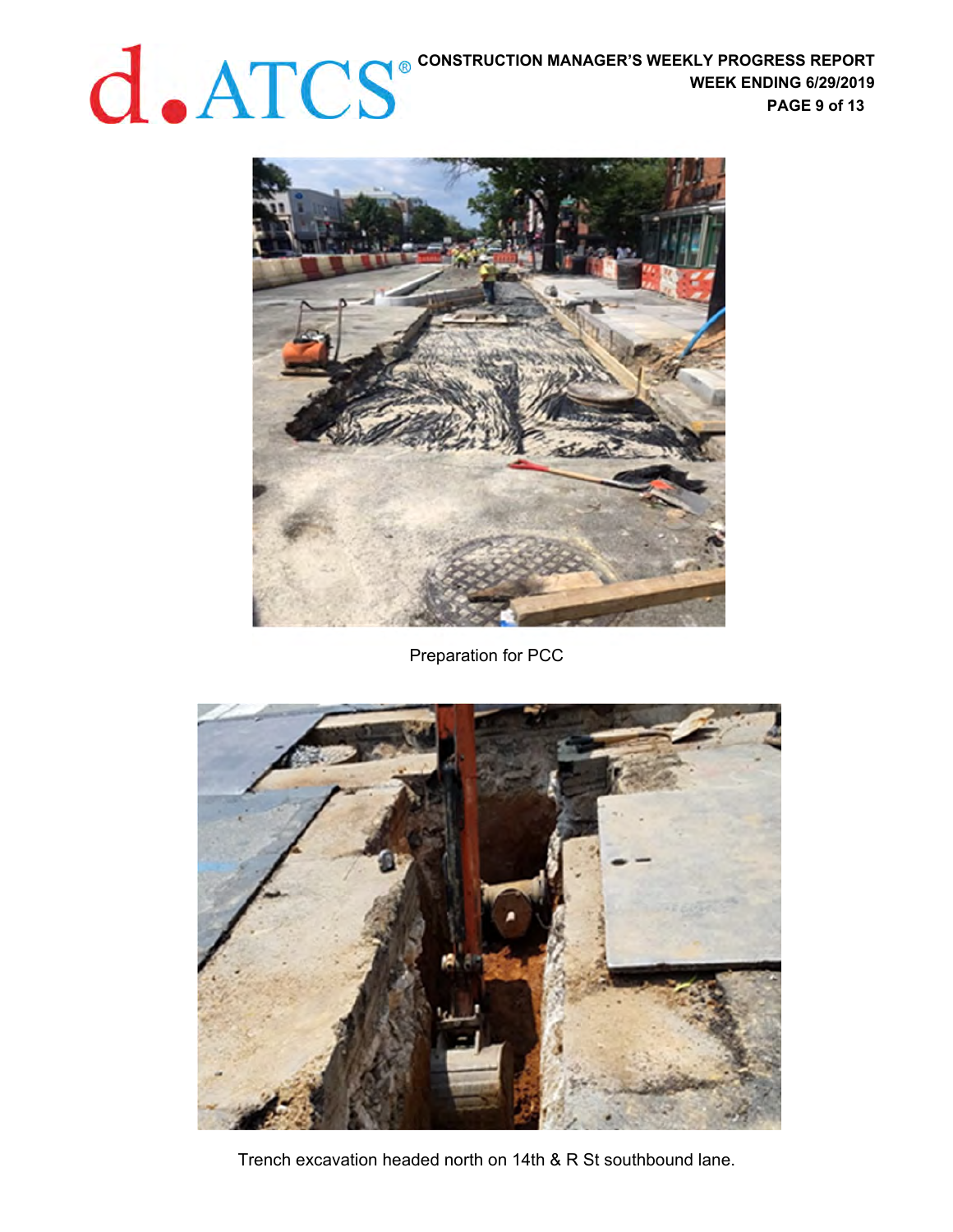# **CONSTRUCTION MANAGER'S WEEKLY PROGRESS REPORT WEEK ENDING 6/29/2019 PAGE 10 of 13**

![](_page_9_Picture_1.jpeg)

Valve casing for (2) 8" gate valves at R St trench.

![](_page_9_Picture_3.jpeg)

8" ductile iron pipe placed at water main trench at R St.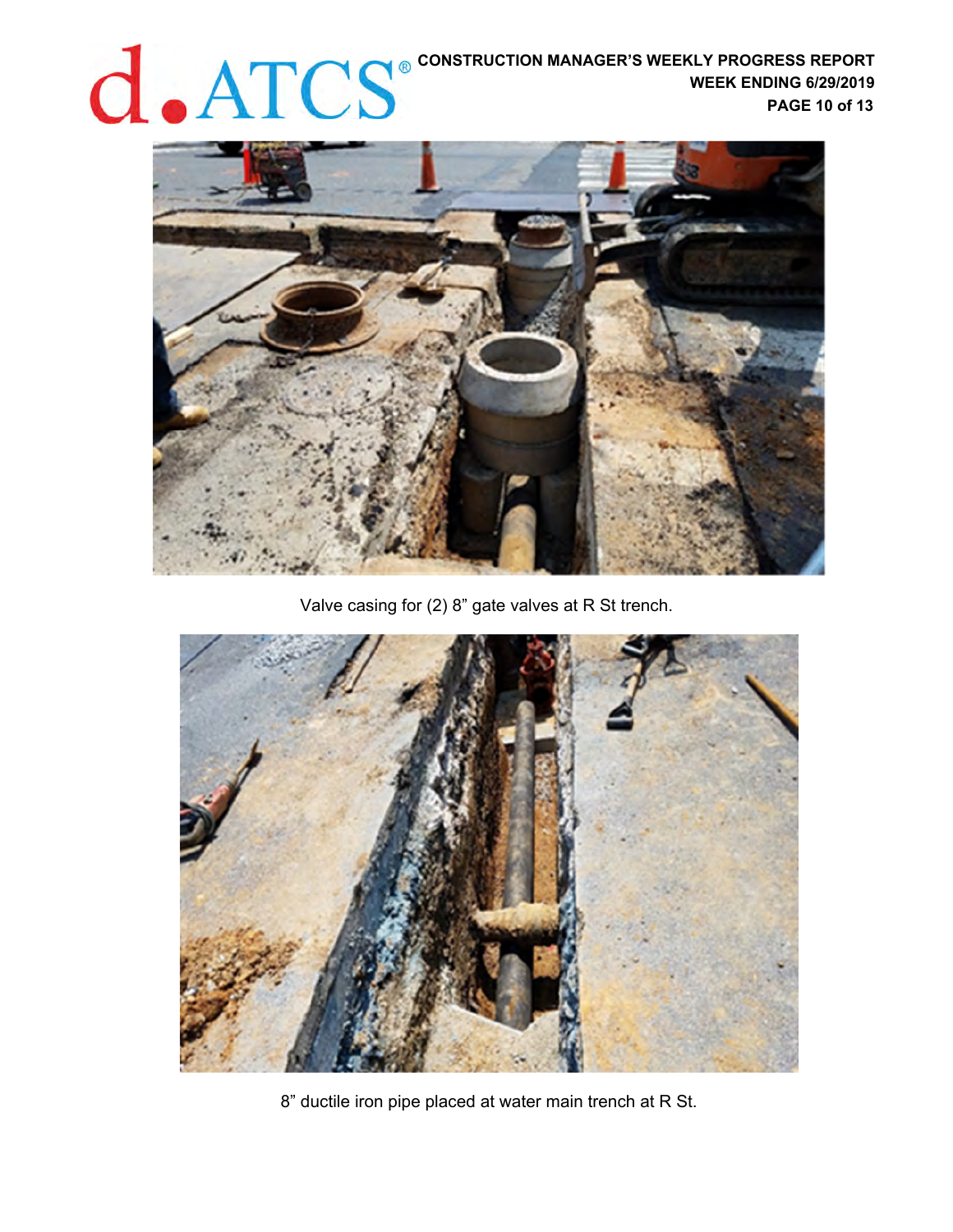![](_page_10_Picture_2.jpeg)

FMCC finishing up the concrete work for the installation of the Bus Pad at the southeast corner of 14th & Rhode island Street NW

![](_page_10_Picture_4.jpeg)

Omni Excavators working on 8" gate valve connection